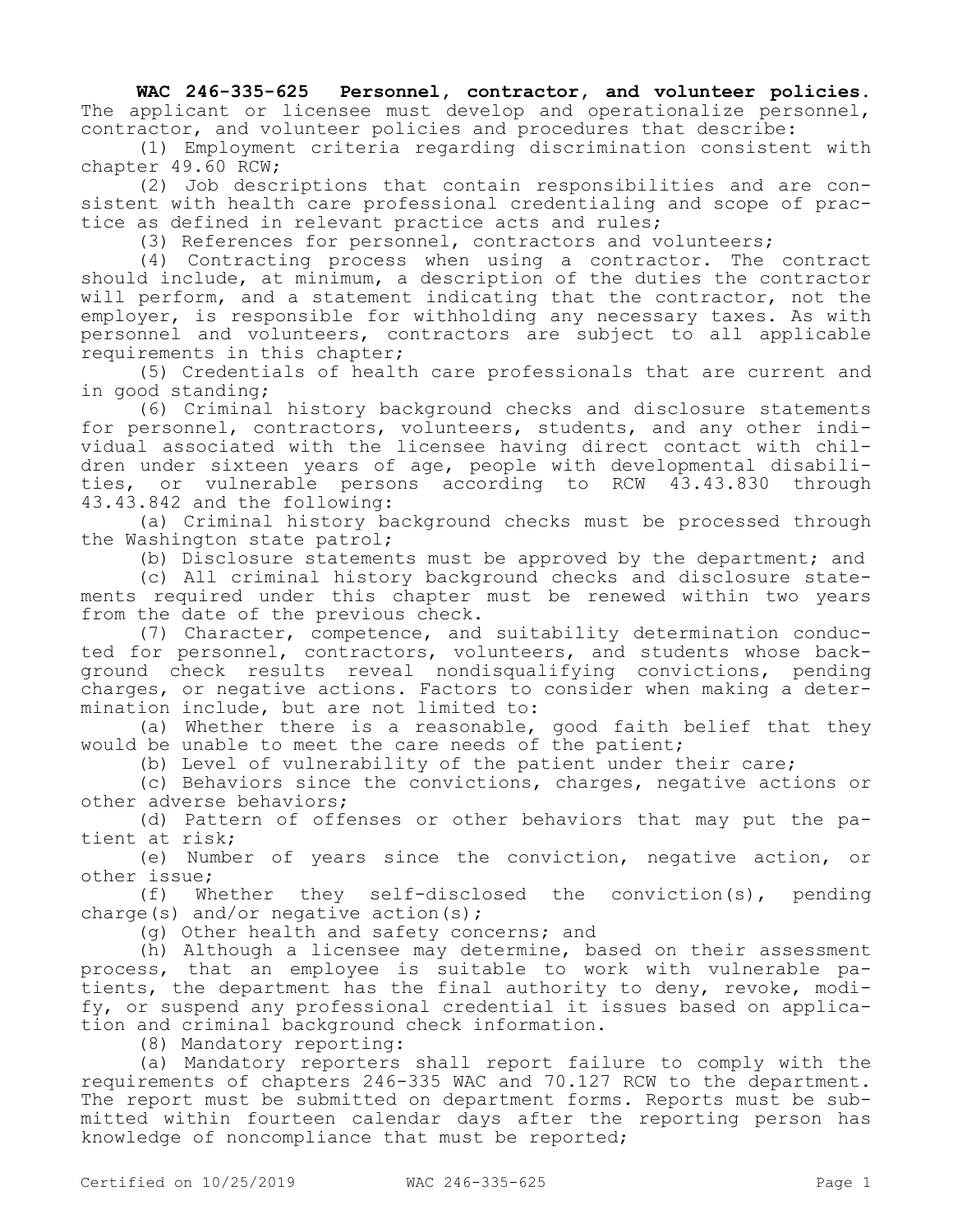(b) Mandatory reporters shall report suspected abandonment, abuse, financial exploitation, or neglect of a person in violation of RCW 74.34.020 or 26.44.030 to the department of social and health services and the proper law enforcement agency. Reports must be submitted immediately when the reporting person has reasonable cause to believe that abandonment, abuse, financial exploitation, or neglect of a vulnerable adult has occurred.

(9) In-person orientation to current agency policies and procedures and verification of skills or training prior to independently providing patient care. Examples of skills verification include written testing, skills observation, and evidence of previous training and experience such as the nursing assistant training detailed in WAC 246-841-400;

(10) Training on the use of telehealth or telemedicine for patient consultation and the transmission of health data, if applicable;

(11) Ongoing training pertinent to patient care needs;

(12) Safe food storage, preparation and handling practices consistent with the United States Food and Drug Administration's recommendations for "food safety at home" for personnel, contractors, and volunteers involved in food preparation services on behalf of patients. Personnel, contractors, and volunteers may not provide patients with homemade food items or baked goods that they themselves prepared;

(13) Current cardiopulmonary resuscitation (CPR) training consistent with agency policies and procedures for direct care personnel and contractors. Internet-based classroom training is only permissible when the demonstration of skills is hands on and observed by a certified trainer;

(14) Infection control practices, communicable disease testing, and vaccinations. Policies and procedures must include, at minimum:

(a) Standard precautions such as hand hygiene, respiratory hygiene and cough etiquette, and personal protective equipment;

(b) Availability of personal protective equipment and other equipment necessary to implement client plans of care;

(c) Tuberculosis (TB) infection control program. Key elements include, but are not limited to:

(i) Conducting a TB risk assessment for all new employees upon hire. Agencies must use a tuberculosis risk assessment form provided by the department. Based on risk assessment results, determine the agency's responsibility to conduct TB testing of new employees. If TB testing is required, follow the department's tuberculosis risk assessment form testing recommendations;

(ii) Conducting an annual assessment of new TB risk factors for all employees. Agencies must use a tuberculosis risk assessment form provided by the department. Based on risk assessment results, determine agency's responsibility to conduct TB testing of employees. Retesting should only be done for persons who previously tested negative and have new risk factors since the last assessment; and

(iii) Ensuring workers receive TB related training and education at the time of hire or during new employee orientation. Training and education must be consistent with the department's Tuberculosis program's online posted educational materials.

(d) Actions to take when personnel, volunteers, contractors, or clients exhibit or report symptoms of a communicable disease in an infectious stage in accordance with chapters 246-100 and 246-101 WAC;

(e) Exposure to bloodborne pathogens such as Hepatitis B and HIV, and other potentially infectious materials in compliance with the de